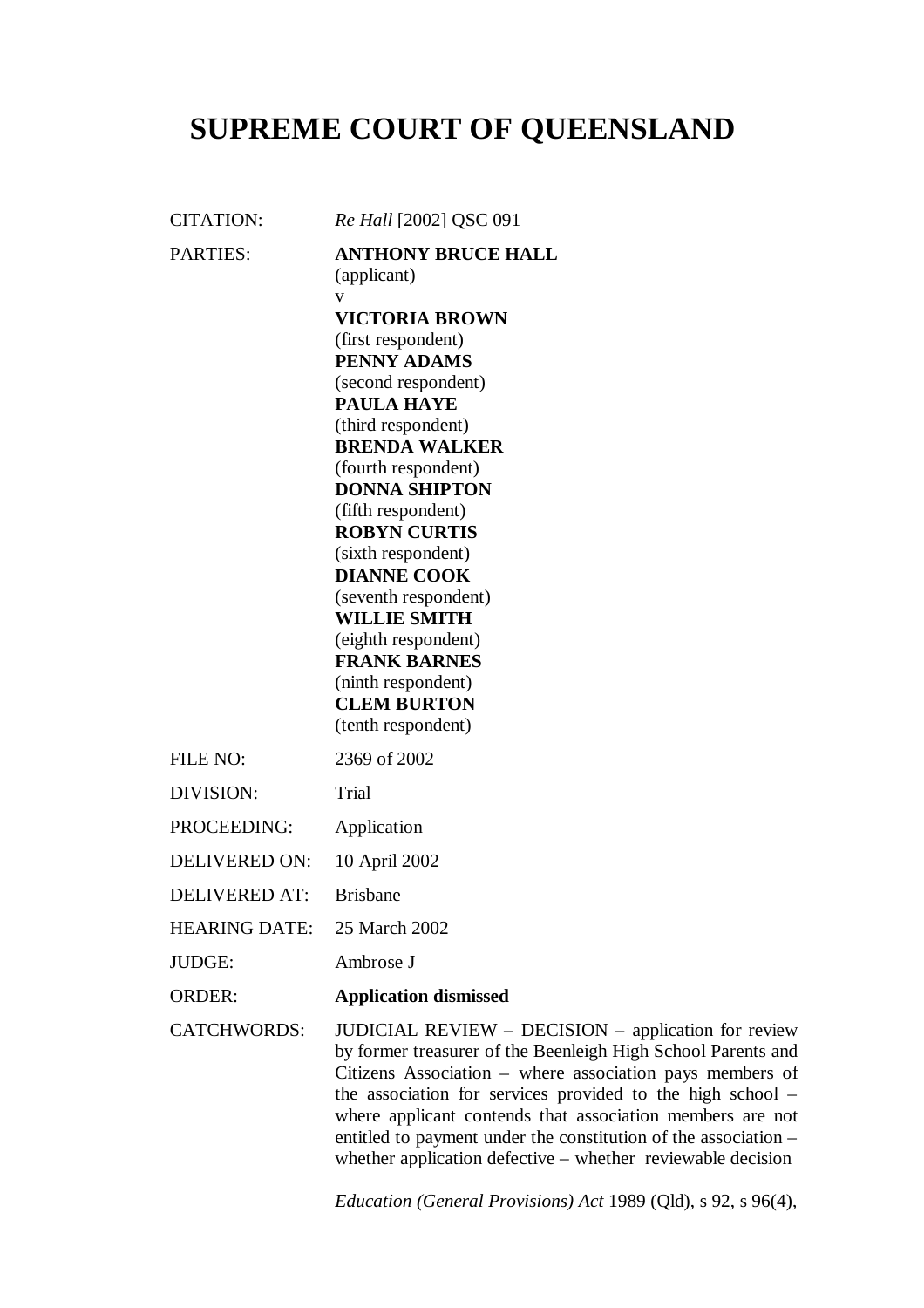s 103(5), s 106 *Education (General Provisions) Regulation* 2000 (Qld), rg 38 *Judicial Review Act* 1991 (Qld), s 20(2)(b)

COUNSEL: The applicant appeared on his own behalf S W Sheaffe for the respondents SOLICITORS: The applicant appeared on his own behalf Harris Sushames for the respondents

- [1] **AMBROSE J**: This is an application purporting to seek relief under the *Judicial Review Act* 1991.
- [2] The applicant is the former treasurer of the Beenleigh State High School Parents and Citizens Association ("the Beenleigh P  $\&$  C"). The applicant appears not to have received any legal assistance either in the preparation of his application and supporting affidavit or in preparation of his legal argument advanced upon it.
- [3] The applicant seeks to rely upon s 20(2)(b) of the *Judicial Review Act* 1991 for the relief which he seeks.
- [4] All respondents are members of the P & C the first three respondents being respectively the president, secretary and vice president of that association. The applicant seeks no relief against the eighth respondent.
- [5] On 6 June 2001 a review of the accounts of the association took place. It was noted that the applicant as treasurer, and his wife as vice president of the association, were both cheque signatories. After some discussion and disputation the applicant resigned from the position of treasurer amid assertions that he had not properly performed the duties of treasurer of the association. It is unnecessary to examine in detail the matters and disputation preceding his resignation.
- [6] In the course of the events apparently leading to the applicant's resignation as treasurer (and apparently his wife's resignation as vice president) a question emerged as to the effect of cl 15(b) of the Model Constitution for Parents and Citizens Associations adopted by the Beenleigh P & C under regulation 38 of the *Education (General Provisions) Regulation* 2000.
- [7] Clause 15 of the Model Constitution adopted by the Beenleigh P  $\&$  C reads as follows –

## "**15. DISTRIBUTION OF INCOME AND ASSETS**

- (a) The income and property of the Association will be used and applied solely to the Association's objectives and in the exercise of its powers.
- (b) No portion of Association's funds will be distributed, paid or transferred directly or indirectly to members of the Association."
- [8] By letter dated 31 May 2001 the administration officer of the Queensland Council of Parents and Citizens Associations Inc expressed the view to the president of the South Coast Regional Council that although the Constitution prohibits employees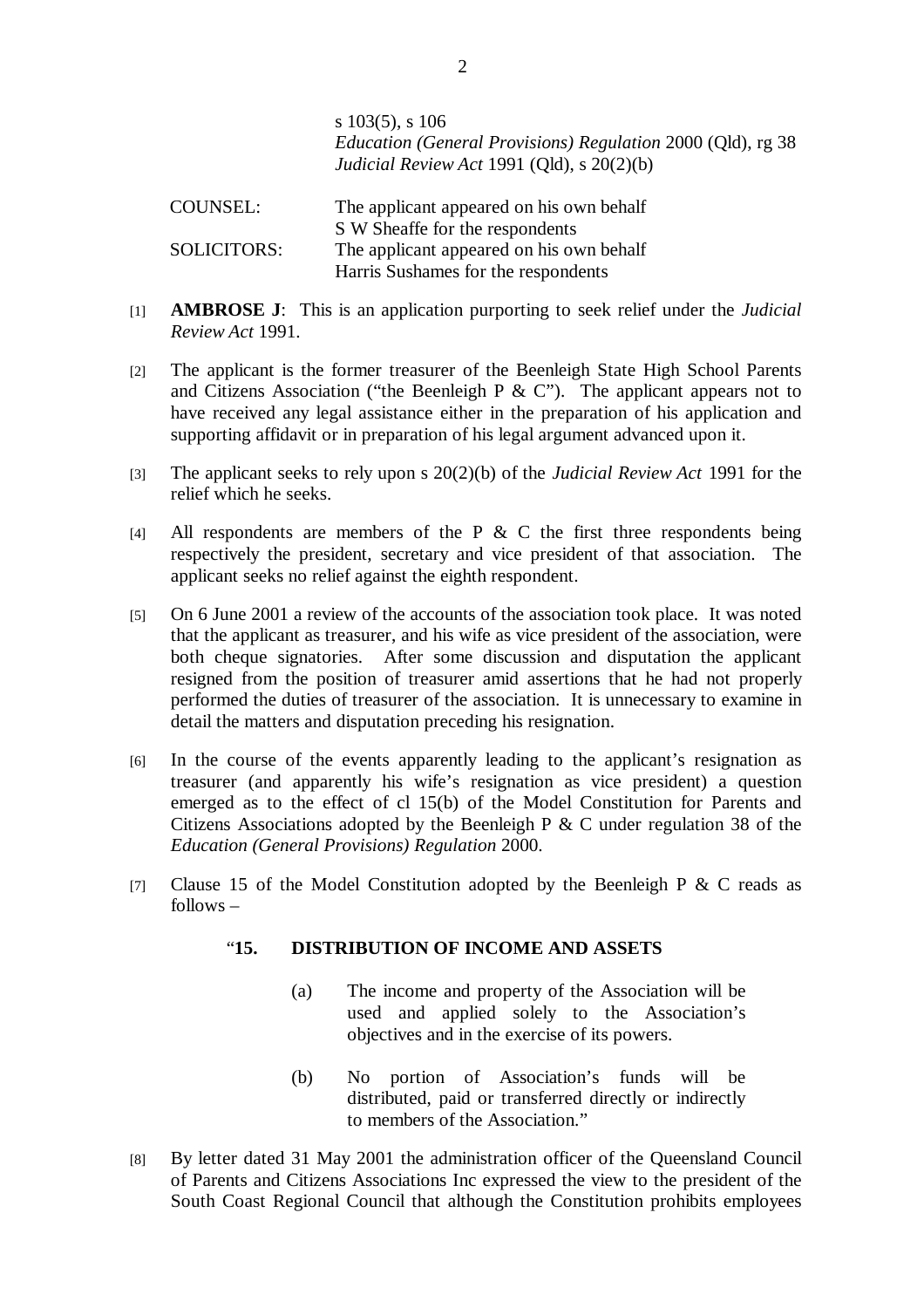from being officer bearers of an association, it does not prohibit members of an association from being employed by it.

- [9] The officers of an association who may be elected at the annual general meeting of the association are the president, vice president, secretary, treasurer and such other additional "officers" as may be determined by the association.
- [10] Under cl 8(a) the officers of the association so elected must hold office "in an honorary capacity" and under cl  $8(g)$  no employee of the association is eligible to hold office.
- [11] There is nothing in the Constitution which expressly prohibits the association from employing members of that association with a view to achieving its objects.
- [12] Under cl 12 FINANCE it is provided in cl 12(c) that
	- "(c) All moneys raised by and on behalf of the Association will be handed to the Treasurer of the Association to be lodged in the name of the Association.
	- (d) All moneys raised by the Association will be used :
		- for defraying expenditure lawfully incurred by the Association; and
		- towards the objects and functions of the Association."
- [13] In cl 12(f) it is provided  $-$ 
	- "(f) Except for the payment of wages, allowances or petty cash, cheques will be crossed 'not negotiable' and marked 'account payee only'."
- [14] Under the heading EXPENDITURE in cl 12 it is provided
	- "(a) No expenditure, except as a matter of urgency, and as approved by a majority of the officers, may be incurred without the prior approval of the Association."
- [15] Section 92 of the *Education (General Provisions) Act* 1989 ("the Act") provides
	- "**(1)** Subject to section 96(4), all moneys received by an association shall by force of this section be vested in the corporation to be applied by the association at the direction of the corporation to the following purposes—
		- (a) firstly in defraying all expenditure lawfully incurred by the association;
		- (b) secondly towards the objectives and functions of the association in accordance with this Act."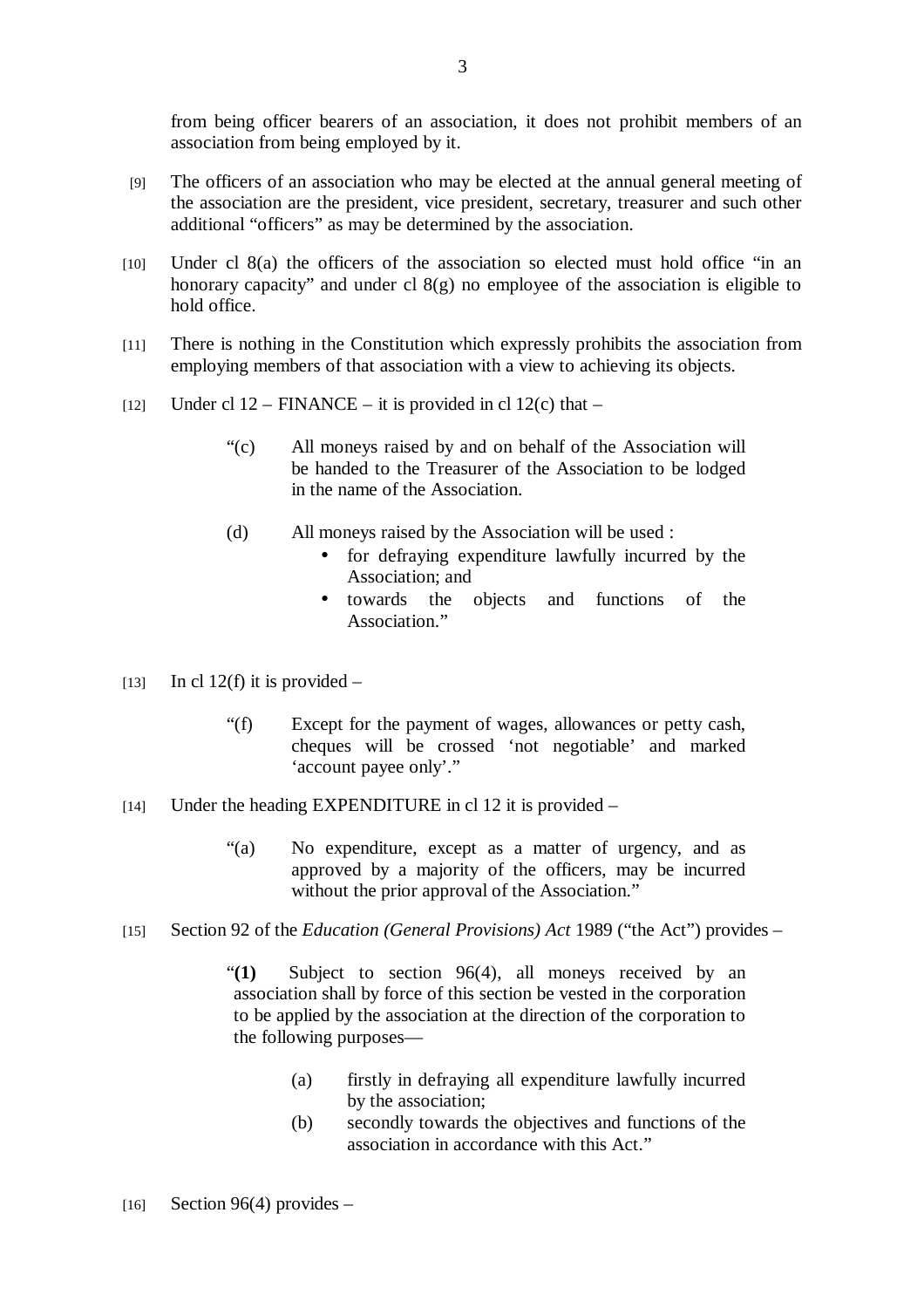"**(4)** An association shall deal with any funds coming into its hands pursuant to an agreement referred to in subsection (1) —

- (a) for the purposes prescribed by section 92(1) or subsection (1); or
- (b) subject to such purposes, as the Minister directs; or
- (c) in the absence of such prescription or direction, as the association thinks fit consistent with the objectives of an association."
- [17] Under s 106 of the Act of 1989 it is provided  $-$ 
	- "**(1)** This section applies to an interested member if—
		- (a) the interested member has a direct or indirect financial interest in an issue being considered, or about to be considered, by the entity; and
		- (b) the interest could conflict with the proper performance of the member's duties in relation to the consideration of the issue.

**(2)** As soon as practicable after the relevant facts come to the interested member's knowledge, the member must disclose the nature of the interest to a meeting of the entity.

**(3)** Unless the entity otherwise directs, the interested member must not —

- (a) be present when the entity considers the issue; or
- (b) take part in a decision of the entity about the issue.

**(4)** The interested member must not be present when the entity is considering whether to give a direction under subsection (3). …

**(7)** A disclosure under subsection (2) must be recorded in the minutes of the entity.

**(8)** In this section —

- **"entity"**, in relation to an interested member, means the association or the executive committee or a subcommittee of the association.
- **"interested member"** means a member of an association, or the executive committee or a subcommittee of the association."
- [18] Under s 103(5) of the 1989 Act it is provided that proceedings in any court may be taken against an association in its name as prescribed in the regulations.
- [19] In my view this application is formally defective. It does not seek to review any decision of the association. It seeks merely to obtain restrictive and mandatory injunctions against members of the association. One might think, that the only decision raising the matter which the applicant seeks to ventilate, that might be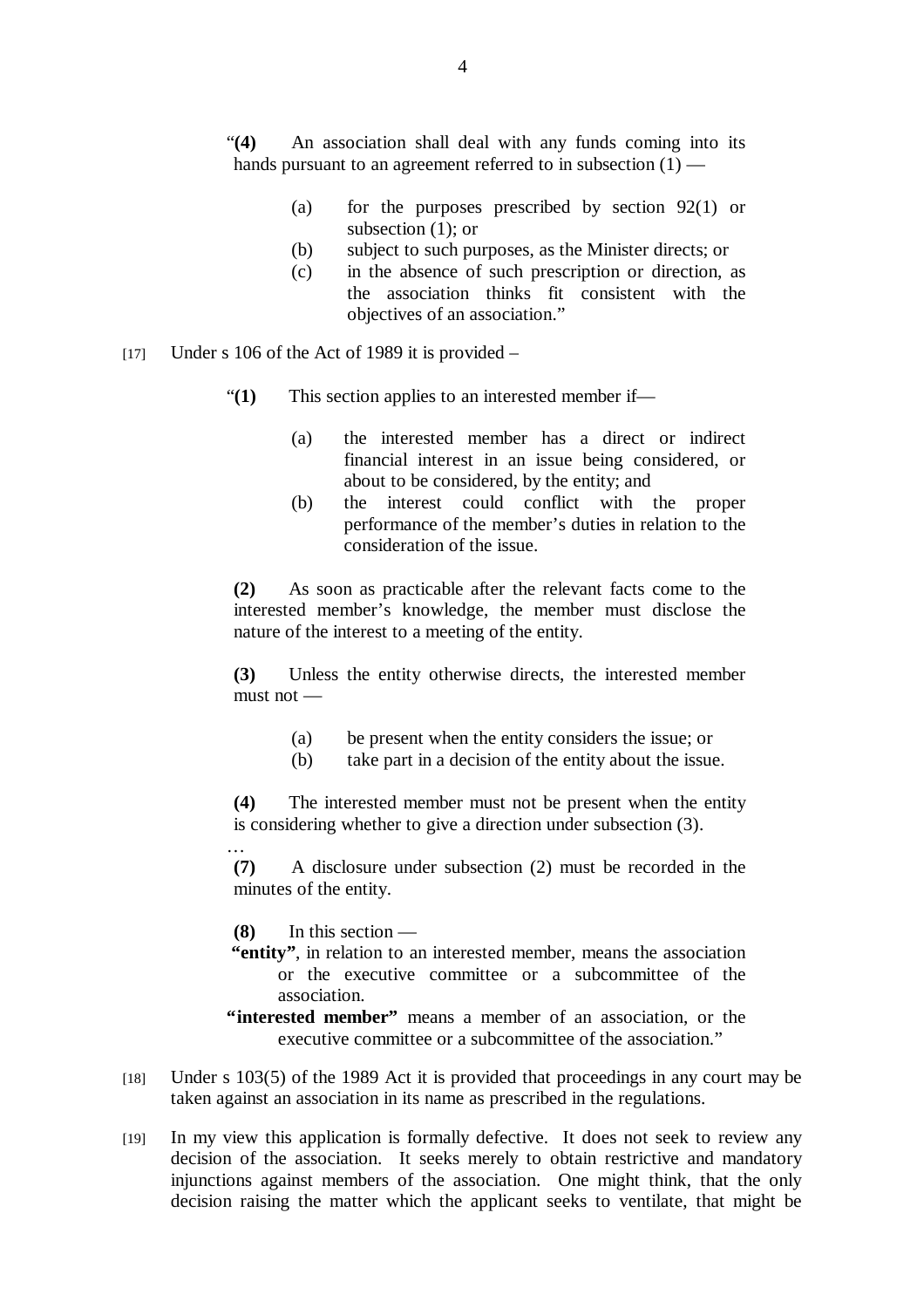reviewed pursuant to the *Judicial Review Act,* is that reached at a meeting of the association at which it was resolved that members of the association employed by it in the school tuckshop, and doing other things assisting it to perform its function, failed to comply with s 106 of the Act in that those members of the association who were to be employed by it for remuneration coming within the contemplation of s 106(1)(a) did not disclose any interest they had as required by s 106. Alternatively perhaps, if they did disclose the interest (as one would expect they would if they had any knowledge of the requirements s 106) the requirements of s 106(3) and (4) were not complied with.

- [20] There is no evidence whatever to suggest any non-compliance with s 106 of the Act at any meeting in which it was resolved that some members of the association would be paid specified remuneration for working in the tuckshop or in other areas within the school to perform the functions of the association.
- [21] In my view, in the absence of such evidence, there is no basis upon which any such decision might be reviewed – even if the applicant in this case sought to review such a decision which he did not seem to do.
- [22] In case that is thought to be too technical an approach to deal with the complaints of this applicant who really seeks, I think, to contend that the effect of cl 15(d) of the Beenleigh P & C Constitution is to "prohibit payment of any P & C funds directly or indirectly to members of the P & C association with the consequence that the association may only resolve to pay for the services rendered by persons not members of the association to achieve the objects of the association". It is contended that as a consequence of the proper construction of this clause, members of the association who provide service to it may only do so voluntarily.
- [23] The applicant conceded that the crux of his argument was to the effect that upon a proper construction of s 106 of the Act when read with cl 15(e) of the Constitution, no member of the association who provides services to achieve its objects may be paid out of the association funds.
- [24] Although in my view the application for the relief actually sought must fail, it may be useful to construe cl 15 of the Model Constitution in the context of the relevant statutory provisions and regulations made under the Act in the context of the submissions so emphatically made at such length by the applicant.
- [25] In my view, cl 15 as its heading indicates, deals with the distribution of the income produced by the association and the assets of the association. It should be read with cl 17 – DISSOLUTION – and particularly cl 17(c) which deals with the disposal of funds and property under the general control of the association upon its dissolution.
- [26] Clause 15(a) clearly permits the association to expend its funds to pay persons providing services to achieve its objectives.
- [27] There is nothing in the Constitution of the Beenleigh P & C to even suggest that it may not employ people who are its members to provide services. This is in stark contrast to the requirements of cl 8 of the Constitution that "officers of the association must hold that office in an honorary capacity".
- [28] There is nothing to suggest in this case that any officers of the association were paid monies for the performance of their duties as officers.